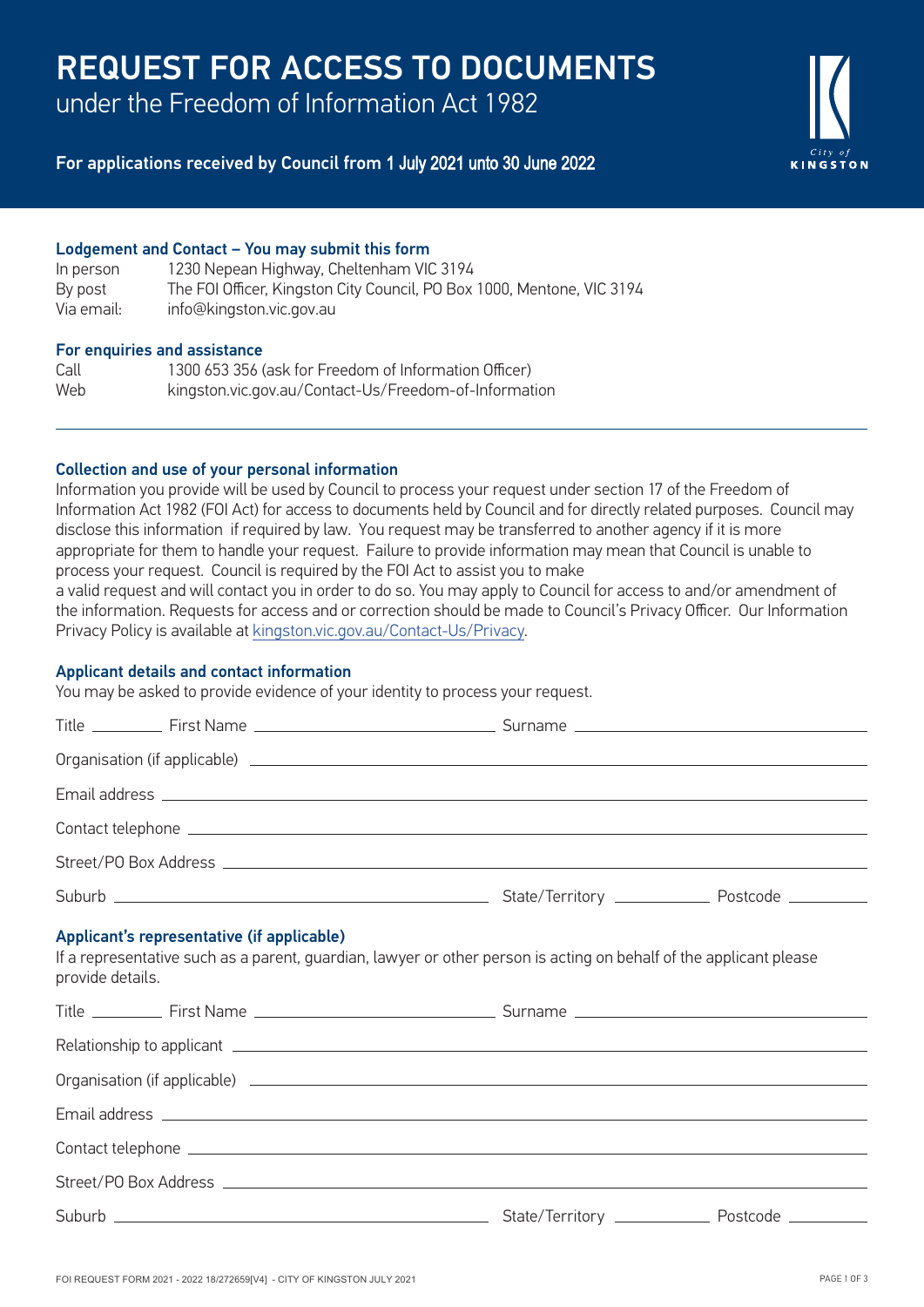### Authority to Act (if applicable)

Please complete this section if a representative is assisting you with your request.

#### Applicant **Representative**

*I permit and authorise my representative to act on my behalf and have access to all information concerning my request.*

| Witness | Witness |
|---------|---------|
|         |         |
|         |         |
|         |         |

#### Documents you are requesting access to

You must provide sufficient information for Council staff to identify and locate all relevant documents. Please be precise in describing the documents you are seeking and include as much information as possible. Information that assists in identifying the documents may include:

- Subject matter (for example, a particular Council service or project, or a complaint you made);
- The type(s) of document(s) you seek (for example, an email, report, or letter).
- Where the document(s) might be located (for example, in a particular email account, with a specific person, or held by a Council department);

#### Describe the documents you seek access to here. You may attach additional pages or documents if necessary.

*Please include the date range in which the document(s) may have been created or received by Council:*

Dated from (DD/MM/YYYY) Dated to (DD/MM/YYYY)

#### Additional Information (optional) - please attach further pages if required.

You may choose to provide background information to assist Council in processing your request. Although you are under no obligation to disclose the reason for your request, it may assist staff to identify the relevant documents or to identify other ways you may access the document(s) outside of the FOI Act.